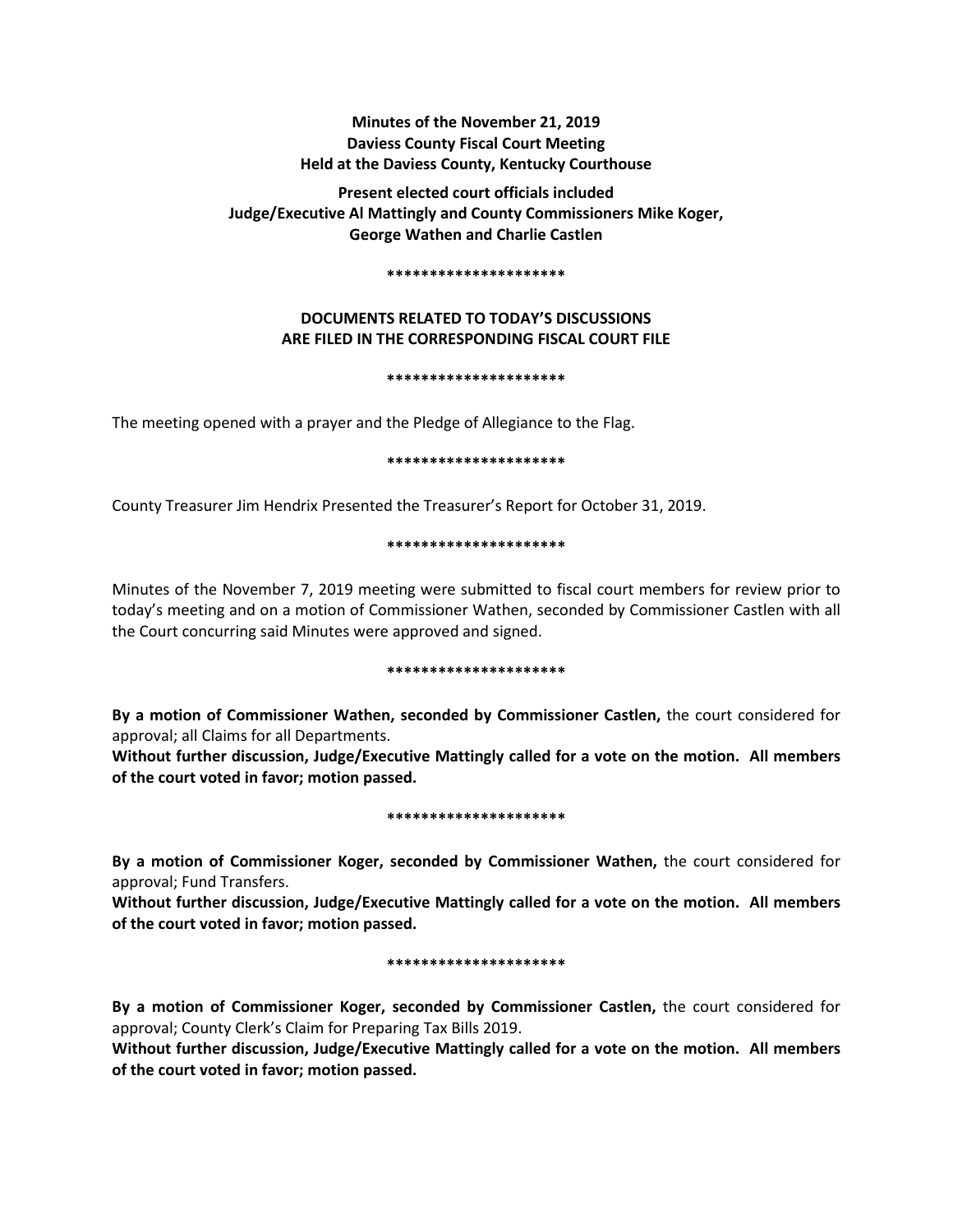**By a motion of Commissioner Wathen, seconded by Commissioner Kroger,** the court considered for approval; Transfer a Generator to Whitesville Water Works.

**Without further discussion, Judge/Executive Mattingly called for a vote on the motion. All members of the court voted in favor; motion passed.** 

#### **\*\*\*\*\*\*\*\*\*\*\*\*\*\*\*\*\*\*\*\*\***

**By a motion of Commissioner Koger, seconded by Commissioner Castlen,** the court considered for approval; Promote Ray Whistle to Road Department Senior Heavy Equipment Operator. **Without further discussion, Judge/Executive Mattingly called for a vote on the motion. All members** 

#### **\*\*\*\*\*\*\*\*\*\*\*\*\*\*\*\*\*\*\*\*\***

### **Public Comments:**

**of the court voted in favor; motion passed.** 

Tonight's meeting began with an estimated 300 community members filling the 2<sup>nd</sup> floor courtroom and hallway. The vast majority attended to display their support for a non-discrimination ordinance which would amend current local regulations to include, as a new protected class in Daviess County, "gender identity" and "sexual orientation" enabling equal rights and opportunities.

Tyler Shookman stated, "Thank you for giving me the opportunity to speak on behalf of my brothers and sisters in the LGBTQ community. At a very young age I knew that I was different and I struggled with who I truly was because of my Christian faith. I grew up in the church and lived a double life into my early 20's. I remember as a kid sitting in church listening to my pastor say, "homosexuals are going to burn in hell for eternity" ... I sat in that pew absolutely crushed ... I was scared, alone, and had no one to talk to about what I was going through in fear of being disowned. I would pray myself to sleep and was to the point in my young life where I contemplated suicide. It wasn't until my best friend's dad, Mark, reached out to me and witnessed to me with his own story. Mark was told by his pastor that if he got married and had kids it would take away his "homosexual feelings" ... well guess what? It didn't. Instead, he was now a married man with kids living a lie. He learned a very tough lesson and taught me that what I was feeling is okay, and that God loves me unconditionally. I can honestly say, if it wasn't for Mark, I wouldn't be here today. I have finally come to terms with who I truly am and live a life as my true authentic self, saved by grace. The only choice I made was to be honest with myself, and the people I love. I absolutely love Owensboro. Our city has come so far, but not quite far enough. Unfortunately you have refused to protect all of Daviess County residents from discrimination. Currently sexual orientation and gender identity are left out of our civil rights protections. This is an udder disappointment to all of us and a complete failure of our local elected officials. I don't want the city I love to be known as a city of hate and discrimination. I firmly believe that one day all of us will live in a city that protects all of its people from discrimination. The future of Owensboro is much brighter than the reality is right now. I believe in an Owensboro where who you love is NOT a deciding factor in whether or not our city will protect you from discrimination. I believe in an Owensboro where a child doesn't have to go to school in fear of being bullied, humiliated, or discriminated against because they are gay. Owensboro's future should be one where all people, regardless of their differences can live, work, and learn in an environment free from discrimination and harassment. 15 other cities in the state of Kentucky have passed similar ordinances protecting all of their citizens. It's disheartening to know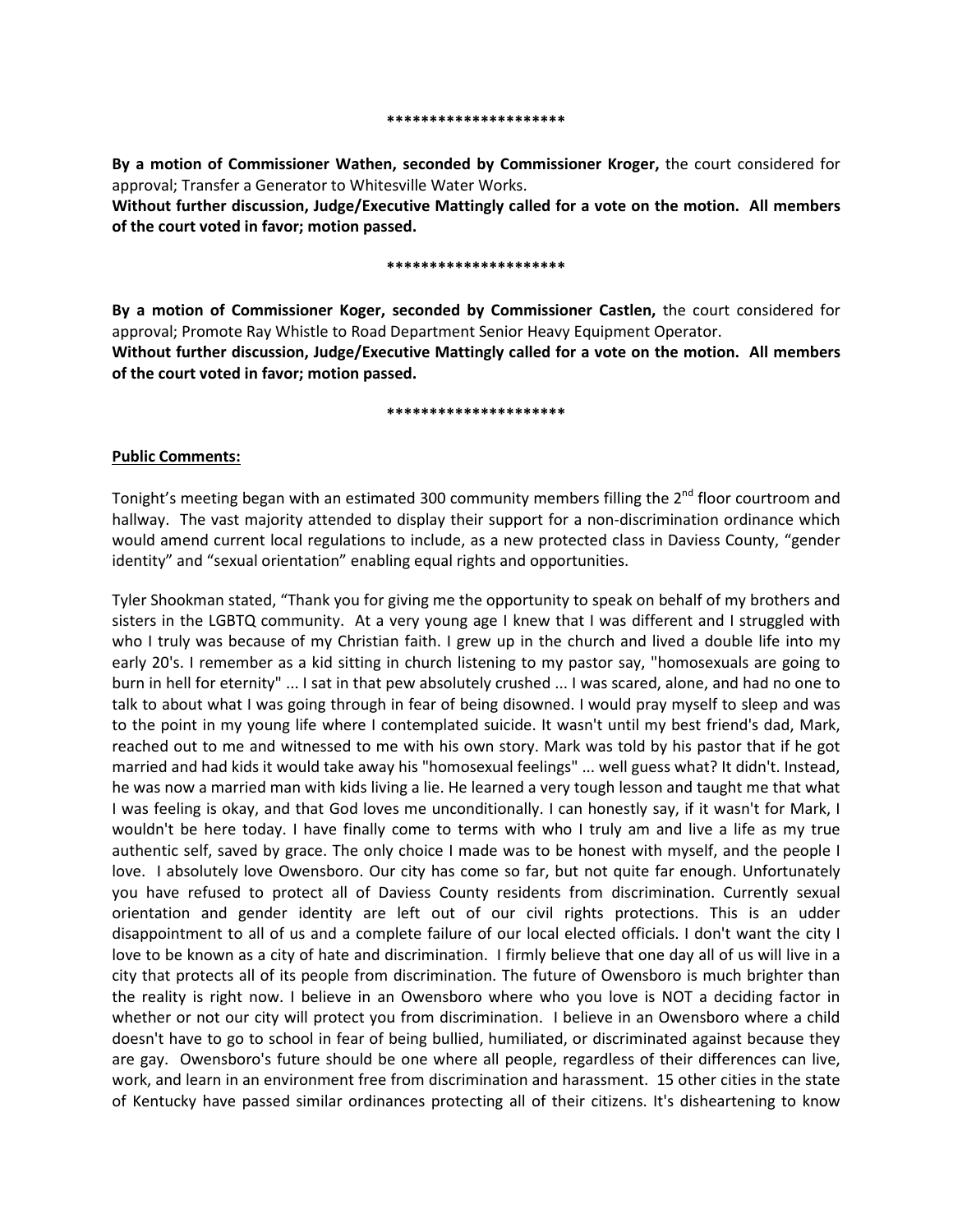that I can be fired, denied service and housing for being gay in the 4th largest city in Kentucky. Just under 5,000 people have signed our local petition in support of a non-discrimination policy and we aren't going to back down. Instead of burning bridges with people in the LGBTQ community, we have an opportunity, right here, right now to build bridges of unity between groups of people who have never been connected before. I pray, that God will open your hearts and minds. It's time to do the right thing. Do this for the future of Owensboro, Daviess County!

Judge Mattingly stated, "Those were some powerful words. Thank you, Tyler."

Commissioner Wathen read the following prepared statement: "Some individuals have asked me how I know how I will vote, when I have not read the ordinance. First off, we have been studying a draft ordinance for a while. I think most of you either have a copy or have access to it. The draft was given to us by Claud Porter, our County Attorney. As I studied the draft a couple of things became obvious to me. First, probably most cities who passed a "Fairness Ordinance" used pretty close to the same language, with a little tweak here and there. Everyone wants to write the perfect ordinance. The theory being that they can take care of all objections, and so it will pass. Secondly, and the most important thing that I considered, is that this ordinance is really not about the words that are used in it. This decision is absolutely not about semantics at all. It is about a larger philosophical question! Also, I believe everyone in this room knows that fact to be true. On one side, there is a group that I will refer to as the Religious Conservative. They are convinced that if this law is passed, their Religious Liberties and Freedom of Conscience will be eroded. They believe that this is a slippery slope and it causes them much concern. On the other side the LGBTQ+ community wants the Fairness Ordinance to pass, so as to forward their agenda. They would like everyone in the community to affirm that the LGBTQ+ community and their lifestyle is accepted here in Daviess County. To me the most important thing is how are the members of the LGBTQ+ community actually being treated. Quite frankly, I am a little confused on how people believe that if Daviess County Fiscal Court votes and passes this ordinance, that all of a sudden no one in Daviess County is going to be prejudice and everyone will all of a sudden be fair. I guess, I also do not understand how people believe that this demonstrates the opinion of the 102,000 citizens of Daviess County. Since I know how I will vote and I firmly believe that the ordinance is not going to pass, I believe that we owe it to the people of Daviess County to let them know as soon as possible. My intention is to eliminate any false hope. Now I am going to attempt explaining why I am against this ordinance. As I have stated, I do not believe you can legislate fairness and I do believe that when you pass a new law, there are always unintended consequences. Honestly, I am not sure what the definition of the LGBTQ+ community is. It seems to be very fluid. It seems like the way you get in it is to declare yourself a member. There is no scientific way to prove you are a member or not. We know that some people join the community and some leave it. It is my understanding that there are 21 official genders in New York City, and over 58 genders, reported by ABC News, that are used on Facebook. This uncertainty would make it very difficult to enforce. As I stated, any time a new law is passed, there are unintended consequences with unforeseen ramification. An example would be if we inadvertently limited the liberty of an organization, a business or a private citizen to exercise their religious liberties and freedom of conscience. Remember, there are always two sides to every story. I believe that the Religious Conservatives in this country are constantly being told what they can say and do. They are being forced to do things that are against their personal religious beliefs. If they step out of line or say the wrong thing, their business may be shut down, or they could suffer an expensive law suit. To be able to have a moral argument is being taken from them. Specifically, they will be told that they are using hate speech and probably told that they are a bigot. It seems like a lot of people like to call other people, bigots. I would say that there is a good chance that those who oppose the fairness ordinance would, at some point, be forced to do things that demonstrate that they are approving same-sex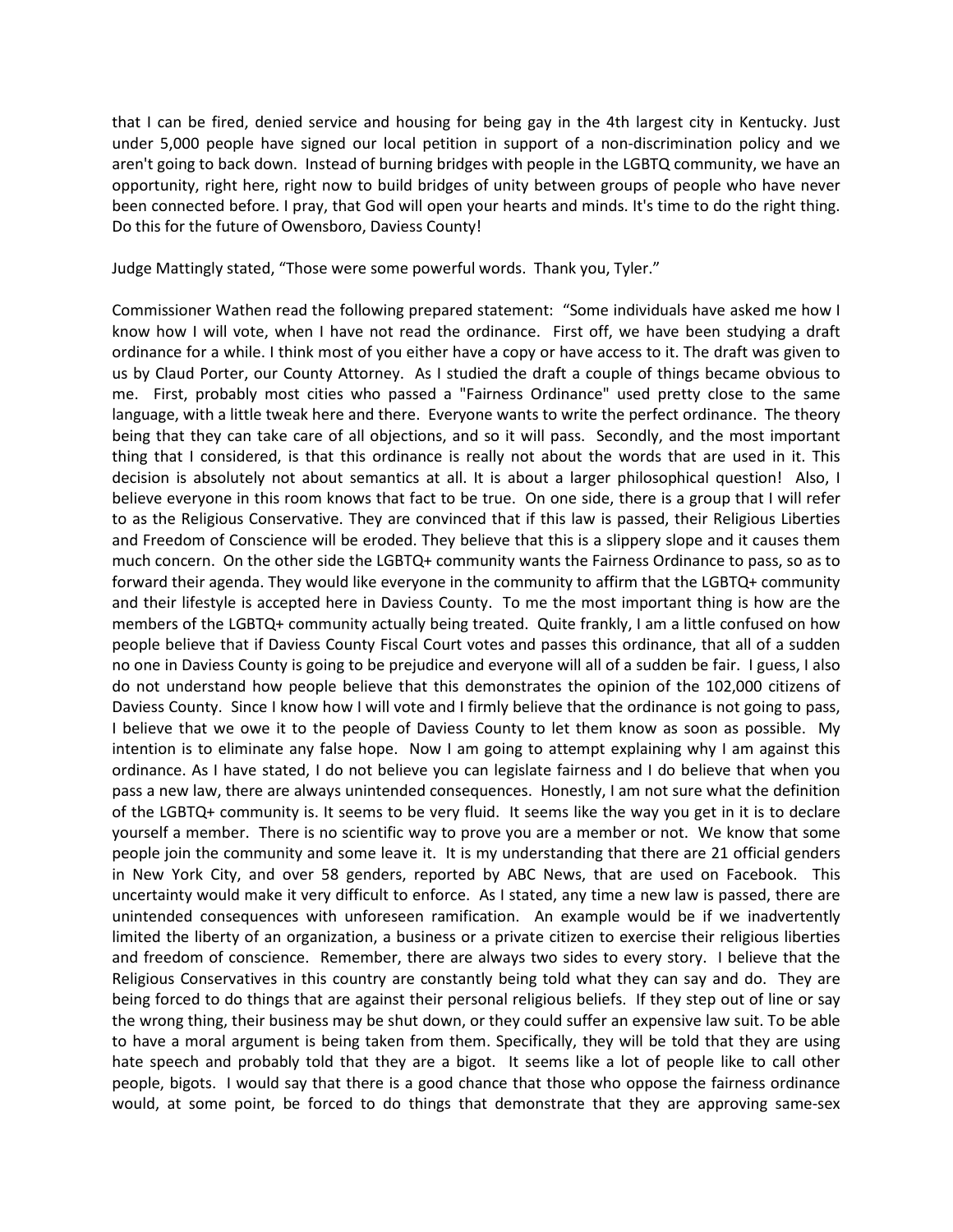behavior that is against their moral convictions. Some examples already exist; cake makers, florists, tshirt companies, Christian athletes, county clerks, Chick-fil-A, female athletes, catholic social services and even an NFL quarterback, Drew Brees, who was chastised after doing a 30 second commercial recommending kids bring their bibles to school on a bible day. In quite a few of the letters I received, different people talked to me about Jesus Christ and what they believe He would do. I too have a thought on what He might say or do. I feel confident that Jesus would say, "Love God with all of your heart and love your neighbor as yourself." I believe that we must always do that! However, sometimes loving someone gets a little tricky. To truly love someone, you must tell them the truth. I read online the other day, what the writer referred to as the perfect quote. "Love without truth, is hypocrisy, and truth without love, is brutality." After Jesus saved an woman from being stoned to death, He did not just pat her on the back and say have a nice day. He said, "go and sin no more." He drove merchants from the Temple with a whip, which He wove with His own hands. He told them the truth. I believe that Jesus might also tell us, moral truths never change. Let me say that again. moral truths never change. They won't change if the majority says they should, or if the polls read a certain way. Also, they will not change if the members of this court pass a new ordinance. Another risk of this ordinance is that it will cause division in this community. I can already see that happening. If passed, people will immediately begin testing to find the boundaries of the rules and regulations. There will be lines drawn and people who were naturally fair will only follow the law. There will probably be more law suits. People will do things they wouldn't have done. Decisions will be made for the wrong reasons all because of the ordinance. I firmly believe we need to end this discussion and put it to rest so our citizens can move on. To do anything else would not be prudent. It would just prolong the inevitable and continue to give people a false impression that if we just keep talking about it and massaging the words, somehow it will pass. I am asking that we end this fiasco, by doing one of two things. Either declare the ordinance dead on arrival. Or, put the ordinance up for a vote. One or the other. Either way, we can stop the tension and move on to other business."

Judge Mattingly stated, "Commissioner, I hear your call and since it is in my purview to put things on the agenda and to continue to allow discussion, I am not going to do what you have asked. Secondly, there are a lot of things that you have brought up that I agree and disagree with. I think if we avoided all of the things that are divisive in this community that we would still have segregation and all of its inequalities. I also believe women would not be allowed to vote in elections if we didn't discuss these issues that we disagree on. Discussion brings a community together and we need to be finding commonality instead of divisiveness. So, this discussion will continue and it will be good. However, I ask that the discussion not be at the next fiscal court meeting so we may work on preparing an ordinance proposal."

Judge Mattingly read a number of community support letters he recently received. These letters all detailed numerous discrimination situations all occurring in Daviess County due to being "different". As he did during the November 7<sup>th</sup> court meeting, he invited all those in support of a fairness ordinance to please stand. Except for +/- 6 people (excluding staff), the room came to their feet. He further asked who in the room identified as straight and supports a fairness ordinance. Approximately, 1/3 of the room stood. He asked if other members of the court wished to respond.

## **Comments by Daviess County Fiscal Court:**

Daviess County Fiscal Court elected officials will meet from 4:00 pm to 5:00 pm on Dec. 5, 2019, for eMeetings Training (new software) in the Daviess County Courthouse, Courtroom.